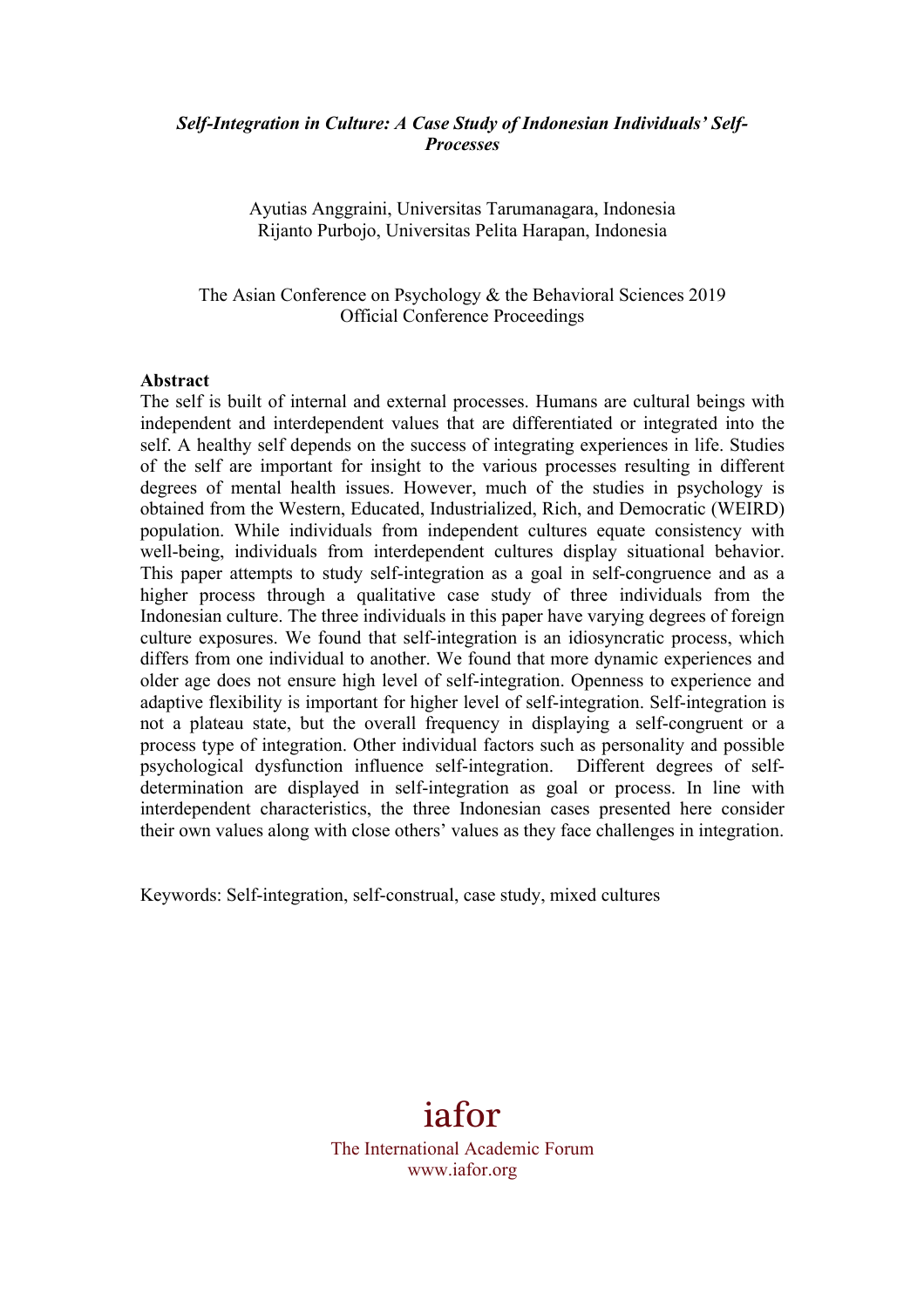#### **Introduction**

Large societies in the world are home to individuals from different cultures with different heritage, traditions, religions, languages, and ultimately values (Heine, 2016). The United Nations Department of Economic and Social Affairs lists an increasing number of international migrants from 220 million in 2010 to 258 million in 2017. Eighty million migrants choose to live in Asia, and 78 million choose to live in Europe. Both continents take in the largest number of migrants (60%), followed by Northern America which takes in 58 million migrants. The remaining numbers are spread in other regions of the world*.* Modern transportation provides opportunity for wider search of jobs, education and better life (United Nations, Department of Economic and Social Affairs, Population Division, 2017).

Indonesia is a developing Asian country with high possibility for foreign investments (Fauzia, 2018). As of 2018, Indonesia lists 85,000 registered foreign workers out of 121 million total work force (Hakim, 2018). Migration brings globalization in information, economic, education, and transportation as well as an increasing number of mixed marriages (Putra, 2018). Cultural values contained in ethnic, national, religious and linguistic groups are transferred, affecting people's life experiences (Yampolsky, Amiot, & Sablonnière, 2016).

Multicultural individuals need to integrate different norms, values, expectations, behaviors, and identities to balance their internal values with external reality of multicultural life. Psychologically, it creates a certain dynamic in which people from the early stage of life try to find harmony and integration of their *self* with the environment. Only through successful organizing of the individual's own perception and others' values, the individual reaches a secure self without denying or distorting experiences (Rogers, 1951). This paper elaborates the dynamic of the person in integrating his or her self in a multicultural environment, emphasizing self-integration as a goal in self-congruence and as a higher process in the development of personality.

#### **Multicultural Individual and the Development of Self-Identity**

Culture is information passed by others in social learning which affects an individual's total being (Heine, 2016). Norms in any cultures have the ability to influence an individual's cognitive, affective, and behavioral capacity. Multicultural individuals are sometimes in situations where they must negotiate conflicting values. Conflicts are usually dealt with through switching between different cultural identities which is driven by environmental cues (Giguère, Lalonde, & Lou, 2010). The different level of conflicts that multicultural individuals experience includes: a) intergroup conflict, b) interpersonal conflict, and c) intrapersonal conflict.

Intergroup conflicts usually occur due to discrimination based on certain cultural characteristics. Interpersonal conflicts occur due to the presence of two different normative commitment along with the pressure to follow norms from each culture. Intrapersonal conflicts occur due to 'feeling torn' between cultures. In efforts of developing a personal and cultural identity, individuals define themselves through integrating their experiences with others and the self (Deci  $\&$  Ryan, 1990). When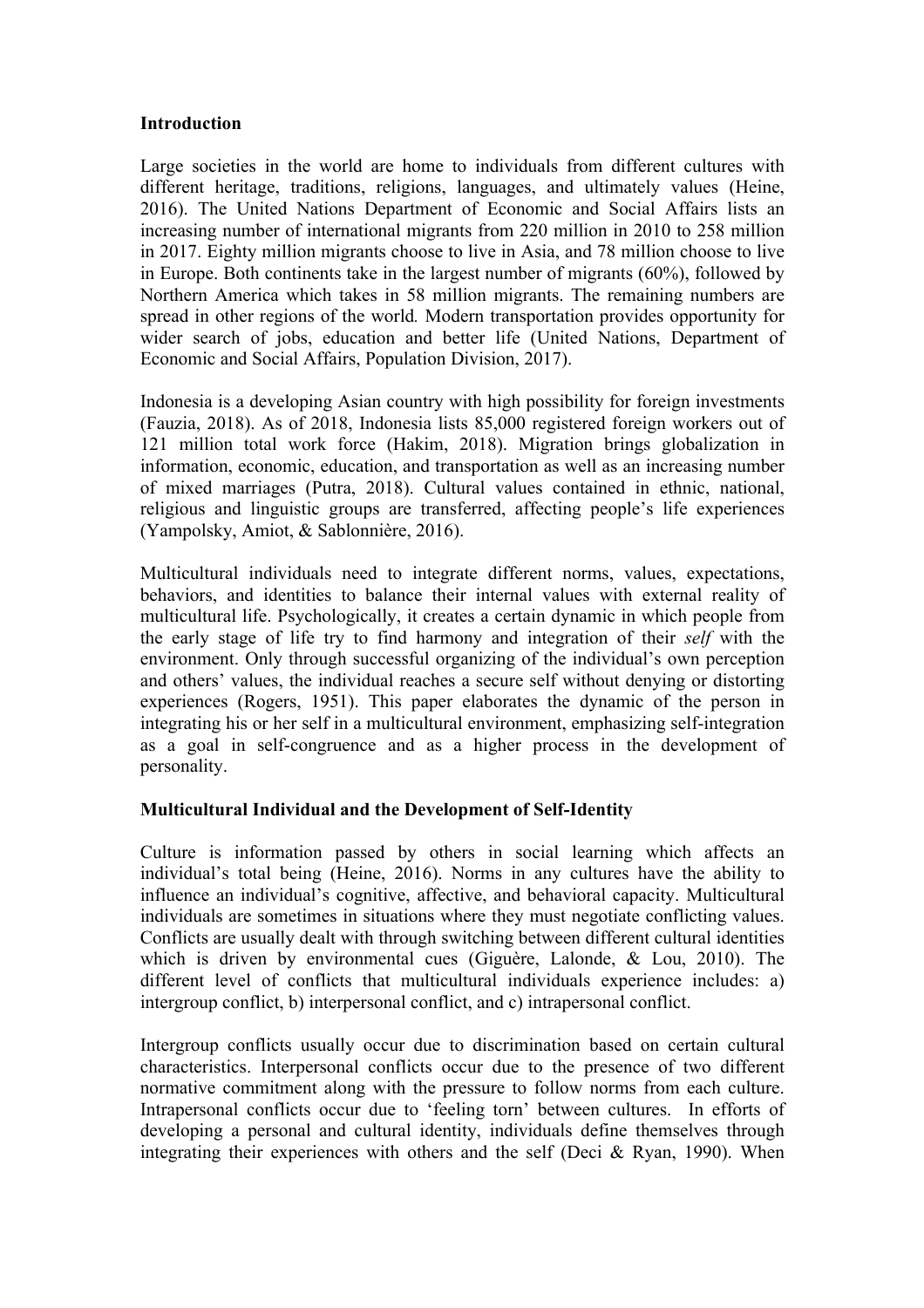individuals are unable to integrate their experiences, it affects their feelings, emotions, and mental health.

## **Self-Integration**

Self-integration is having awareness, ability, and integrity of defining the authentic *self* (Akrivou, 2008). It is seen in two different stages: as a goal and as a process. As a goal, integration is observed in self-ideal congruence. As a process, integration is observed in continuous individual growth throughout development. In essence, integration is an adaptation process.

Piaget explained integration as a cyclical process of assimilation and accommodation through the strive for equilibrium in adapting new information (Papalia & Martorell, 2014). Through maturation and encounters to foreign values or concept to what was previously learned, a state of disequilibrium in the cognitive structures occurs. The individual will be set for restoring a state of equilibrium, achieved through assimilation and accommodation. The search for equilibrium is the underlying force for cognitive growth.

In the study of the self-concept, individuals obtain information of who they are through gaining knowledge of values, beliefs, roles, goals, and other attributes from others. Individuals receive values from parents and others in the social environment, which become a part of how they see themselves (Rogers, 1951). This knowledge of *the self* is a content component which requires organization. Through effective structural organization of the contents which make up the self-concept, individuals achieve self-concept clarity. Self-concept clarity is observed through clarity, definition, stability, and consistency in an individual's cognition, affect, and behavior (Campbell et al., 1996).

## **Western and Eastern Culture perspective on** *Self*

Different cultures affect individual experiences of inconsistencies in relation to wellbeing. Western individuals' well-being is affected by internal inconsistencies, whereas individuals of Asian cultures view and interpret inconsistencies differently. Individuals from interdependent Asian cultures include in-groups in defining themselves to maintain respect and harmony (Suh, 2002). There is less focus on consistency and higher situational variability (Oishi, Diener, Scollon, & Biswas-Diener, 2004). They have a more holistic view of the world which evaluates themselves not limited as isolated beings but flexible according to the constant change in relations with others (Ma-Kellams & Blascovich, 2012). Therefore, they are more flexible in adaptations to societal cues due to the principles of change and contradiction. These inconsistencies should not be taken as incongruence in *the self*. In contrast, individuals from independent cultures place greater importance in maintaining stability of defining self-attributes (Suh, 2002).

In addition to universal situational variability, there are individual differences in culture which can add up to situational variability, causing greater within-person variability of affective experiences across situations (Oishi, Diener, Scollon, & Biswas-Diener, 2004). Because of the higher situational variability in interdependent cultures and known effects of multicultural exposure on the self, which consists of the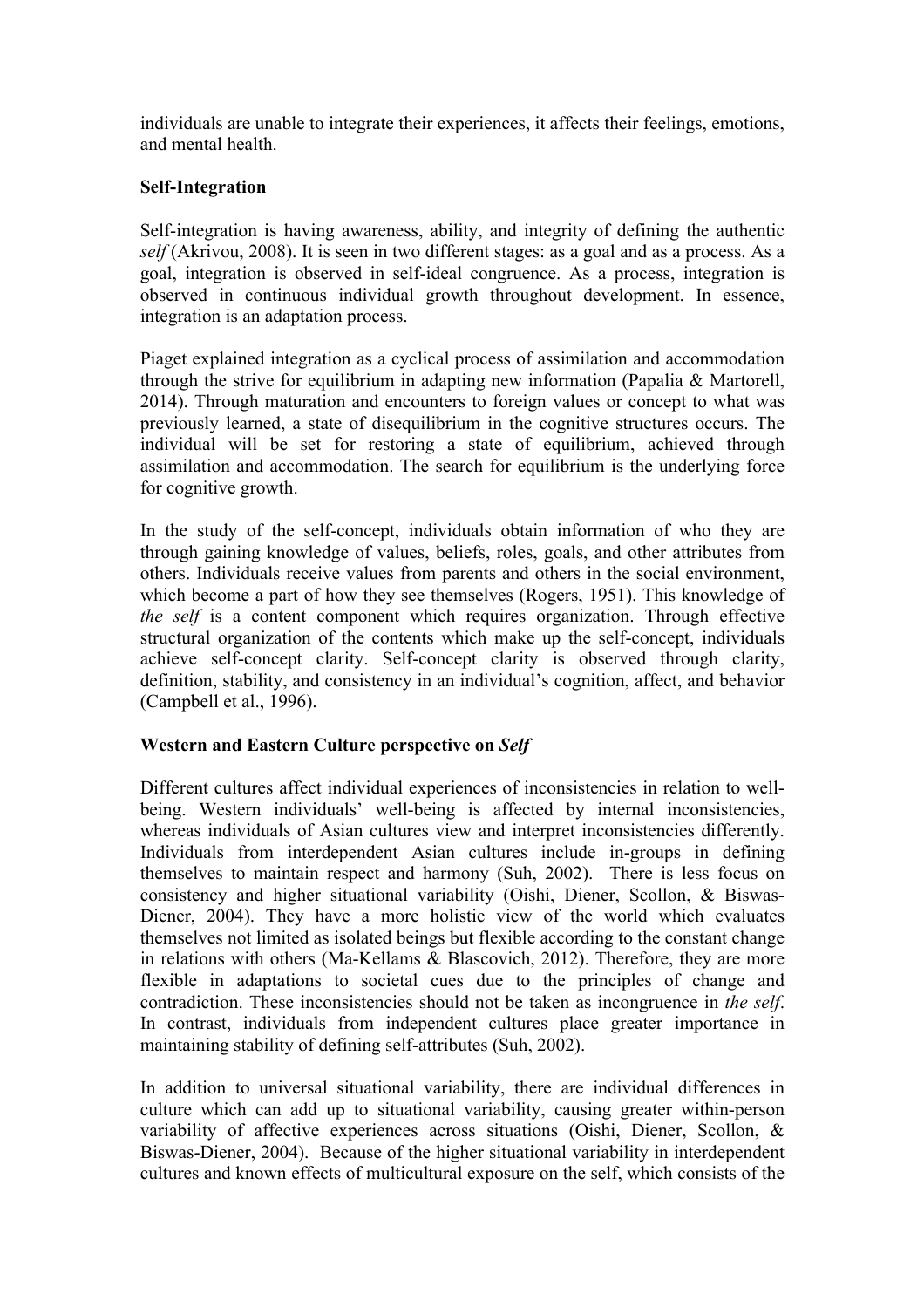internal and external dynamics of self-integration, it would be fruitful to describe this process comprehensively. This research seeks to understand the participants' external dynamics and internal process, e.g. the structural component of *the self*, the organization of the structural contents, the self-integration process as reported in conflicting situations and the current state of integration at the time of this research, within the specific boundaries of the Indonesian culture. The aim is to obtain a deeper understanding of the self-integration process of Indonesian individuals with different degrees of foreign culture exposure, particularly in dealing with the situational variability of western and eastern culture in their life.

## **Methodology**

This research employed a qualitative case study (Willig, 2013) approach to gain an indepth description and exploratory understanding of the psychological process of selfintegration in three different individuals with varying degrees of multicultural exposure in Indonesia. The focus is on explaining the experience of self-integration; such as the process, development, meaning, and type of integration based on the participant's retrospective accounts. The participants consist of three different Indonesian women with different degrees of exposure to Western cultures. X is a 51 year old single woman, with a European paternal grandmother. Y is a 34-year old woman, married to a European man, with a European paternal grandmother. Z is 57 year old divorced woman, with no European genealogy, but was raised alongside European individuals in parts of her childhood. Participants were recruited through purposive and convenient sampling for meeting certain criteria, e.g. young or middle adult Indonesian individuals who are 30 to 50 years old, exposure to different cultures, and having gone through adversity in life. Participants were briefed and provided with informed consent. Information was collected through semi-structured interview, audio-recorded, and transcribed for analysis.

In the duration of three months, the researcher met the participants based on agreed schedules. They were interviewed 4 to 5 times in separate informal meetings for a total duration of 1,410 minutes for all three participants. Domains explored include family history, specific internal or external conflicts throughout participant's developmental stages, specific situations that precede or proceed the conflict, as well as exploring internal processes such as feelings and thoughts as conflicts are experienced or after (as presented in Table 1). A sample indicator for the External Dynamics domain is *"the description of self in the phenomenal field or cultural reality"*. A sample indicator for the Internal Process domain is *"the ability to describe different aspects of self and how the aspects are organized or integrated".*  Sample indicators for the Self Integration domain are *"congruent selves in awareness, feeling, and expression"* and *"ability to take ownership in assimilating or accommodating values".*

The researcher also applied probing techniques to inquire further participant's thoughts, such as their deep feelings, and resulting actions or attitudes to gain understanding of what specific situations mean to them and how those situations affect their internal processing. All information gained from each individual's indepth interview was coded multi-axially into themes for each of the individuals. Themes include participant background, cultural influence, relational issues, areas of self-concept in structure and in contents, such as knowledge of self and evaluative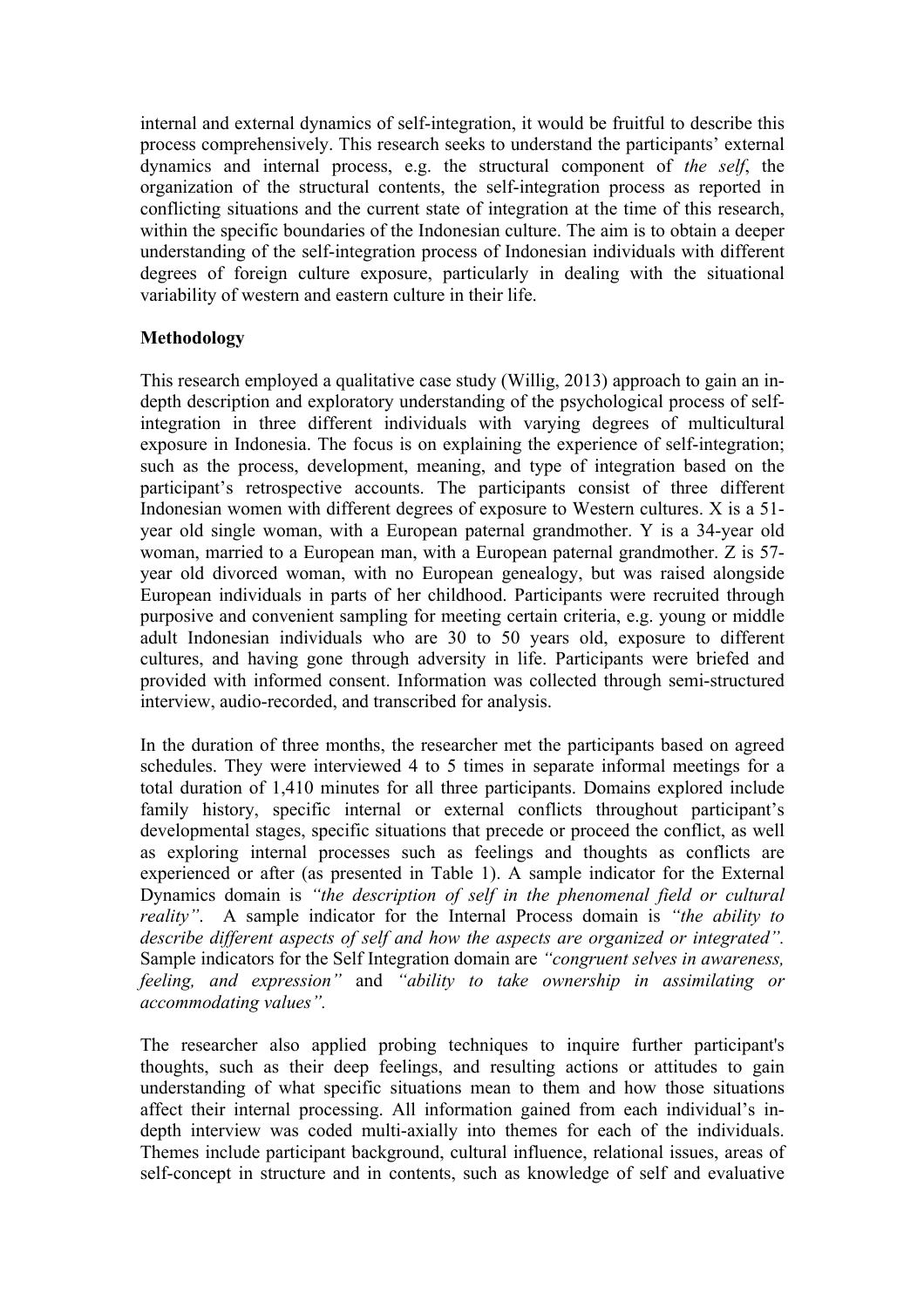components of self, personality preference, behavioral, affective, and cognitive responses to conflict along with the results, motivation, and notable characteristics. Other additional data, such as information from significant others and supporting personal data such as social media posts, photographs, or official documents were also collected to support triangulation analysis.

| Variable                                                        | <b>Domains</b>                                                                                                                                                                                                                                                                                                                                                                                | <b>Theory</b>                                                                                                                                                                                                                                                                                                                                                                                       |  |  |
|-----------------------------------------------------------------|-----------------------------------------------------------------------------------------------------------------------------------------------------------------------------------------------------------------------------------------------------------------------------------------------------------------------------------------------------------------------------------------------|-----------------------------------------------------------------------------------------------------------------------------------------------------------------------------------------------------------------------------------------------------------------------------------------------------------------------------------------------------------------------------------------------------|--|--|
| Background                                                      | 1. Family background<br>2. Family relationship<br>3. Close friends<br>4. Education<br>5. Work experience<br>6. Interests                                                                                                                                                                                                                                                                      | Erikson's Psychosocial Development<br>Stages (Papalia, Olds, & Feldman,<br>2009)                                                                                                                                                                                                                                                                                                                    |  |  |
| <b>External Dynamics</b><br>(culture, normative<br>development) | 1. Cultural context<br>2. Significant developmental<br>issues or phases influenced<br>by culture                                                                                                                                                                                                                                                                                              | 1. Piaget's Cognitive and Moral<br>Development (Papalia et al., 2009)<br>2. Erikson's Psychosocial<br>Development Stages (Papalia et al.,<br>2009)<br>3. Phenomenal field (Rogers, 1961)<br>4. Ego Development Theories (Cook-<br>Greuter, 2000)<br>Self-construal (Markus &<br>5.<br>Kitayama, 1991)                                                                                               |  |  |
| <b>Internal Process</b>                                         | <b>Knowledge of Self</b><br>(Information):<br>1. Understanding of<br>perceived self<br>2. Understanding of real self<br>3. Perception of ideal self<br>(Evaluative):<br>1. Attitude towards personal<br>beliefs, ideals, and<br>meaning in life<br>2. Cognitive and affective<br>responses towards external<br>dynamics<br><b>Structure of Self:</b><br>1. Organization of self-<br>knowledge | Self-ideal congruence (Rogers,<br>1.<br>1951)<br>2. Process of fully functioning person<br>(Rogers, 1961)<br>Self-concept clarity (Campbell et<br>3.<br>al., 1996)<br>4. Self-awareness (Myers, 2008;<br>Cook-Greuter, 2000)<br>Self-complexity (Akrivou, 2008)<br>5.<br>6. Self-consistency (Suh, 2002)<br>7. Well-being (Suh, 2002)                                                               |  |  |
| Self-Integration                                                | <b>Conflict Response:</b><br>1. Conflict responses towards<br>internal and external<br>dynamics<br>2. Ability to adapt<br>3. Motivation<br><b>State of Self:</b><br><b>Emotional</b> state                                                                                                                                                                                                    | 1. Process of fully functioning person<br>(Rogers, 1961)<br>2. Self-integration (Akrivou, 2008)<br>3. Integrative<br>learning<br>/Adaptive<br>flexibility (Akrivou, 2008)<br>4. Developmental theories (Papalia et<br>al., 2009)<br>5. Intrinsic vs. extrinsic motivation<br>(Deci & Ryan, 1990)<br>6. Self-determination (Deci & Ryan,<br>1990; Rogers, 1951)<br>7. Self-ideal congruence (Rogers, |  |  |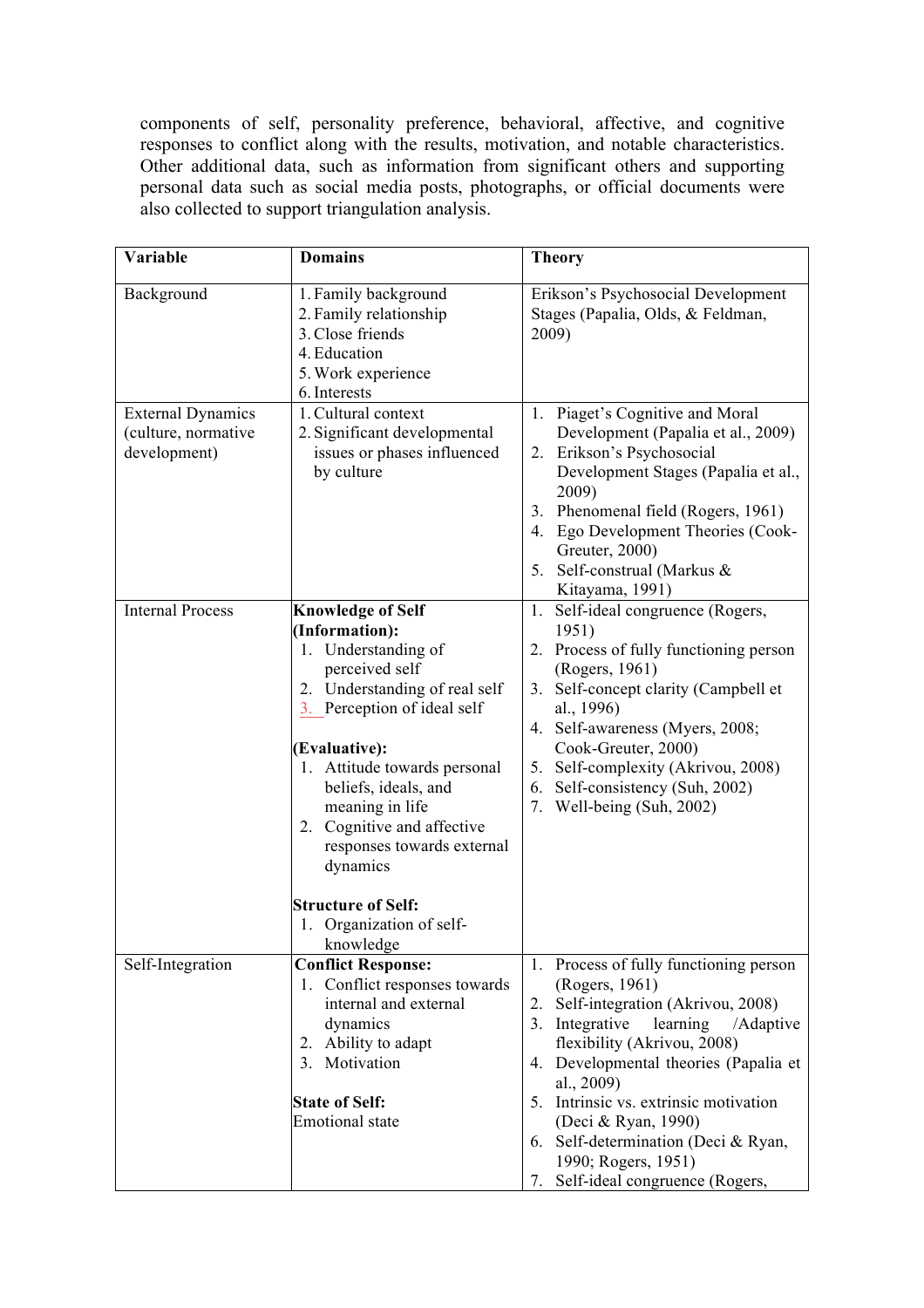|                      |                                                      | 1951)<br>8. Self-construal (Markus &<br>Kitayama, 1991) |                                                                  |          |  |  |
|----------------------|------------------------------------------------------|---------------------------------------------------------|------------------------------------------------------------------|----------|--|--|
| <b>Other Factors</b> | Other factors promoting or<br>preventing integration |                                                         | 1. Self-construal<br>Kitayama, 1991)<br>2. Religion/Spirituality | (Markus) |  |  |
|                      |                                                      |                                                         |                                                                  |          |  |  |

Table 1. Construct and Interview Guidelines

### **Results**

### **Participant X**

X has a European grandparent from each side of the family and worked with individuals from other nationalities throughout her career in the film and the health care industry. Her family consists of interfaith relationships. She was raised to value diversity. She views culture as the base of a person, influencing the way individuals dress, think, and carry the self. In her context, she sees others conforming to avoid confrontations. In her interaction with other nationalities, she seeks understanding of others' characters. X believes that diverse life experiences through exposure to different cultures, religion, and customs allow for better survival and integrity to the choices made in life. X believes that with more complexity, an individual has firmer grounds on why he or she has chosen specific values as part of his or her personality. X is an independent person, expressive and direct in voicing her views, yet displays flexibility in interacting with others. She feels that this is due to her exposure of Western cultures in her family and at work. As an individual from a relationalinterdependent culture, X frequently considers the needs and wishes, through seeking advice, of those close to her. Despite her interdependent cultural context, X's upbringing and experiences with individuals of independent self-construal influences her character in the way she defines herself and manages conflicts. Individuals from Western cultures have an independent self-construal and are motivated to express self-defining internal attributes (Markus and Kitayama, 1991). Whereas, individuals for Eastern cultures seeks to maintain respect and harmony with close others (Suh, 2002).

The dynamics of self-integration in X's life is displayed in cycles of feeling empty, needing fulfillment through her life. This occurred around the age of 20 and then again around the age of 40, parallel to the developmental task shift. Unpleasant or excited emotions are present when a person is in seeking phase toward a goal to initiate seeking and integrating toward that goal (Rogers (1951). In facing internal conflicts, X turns inward and sets on analyzing herself with evaluative questions. By doing this, she is showing increased trust to self. She does what feels rights based on competence, showing increased self-government, self-regulation, autonomy, and uncontrolled by external forces (Rogers, 1951). This action is based on awareness of external demands, self needs, memories, and perception to produce a calculated course of action (Rogers, 1961). In conflicts, she is non-defensive to experiencing sadness, anger, irritation, and aggravation. She shows courage in facing her own emotions and includes both internal and external considerations in her decisionmaking. There is higher awareness of other cultures outside her own. This nondefensiveness adds insight and knowledge out of experiences in understanding and finding meaning (Vaillant in Cook-Greuter, 2000). X appears to be at the post-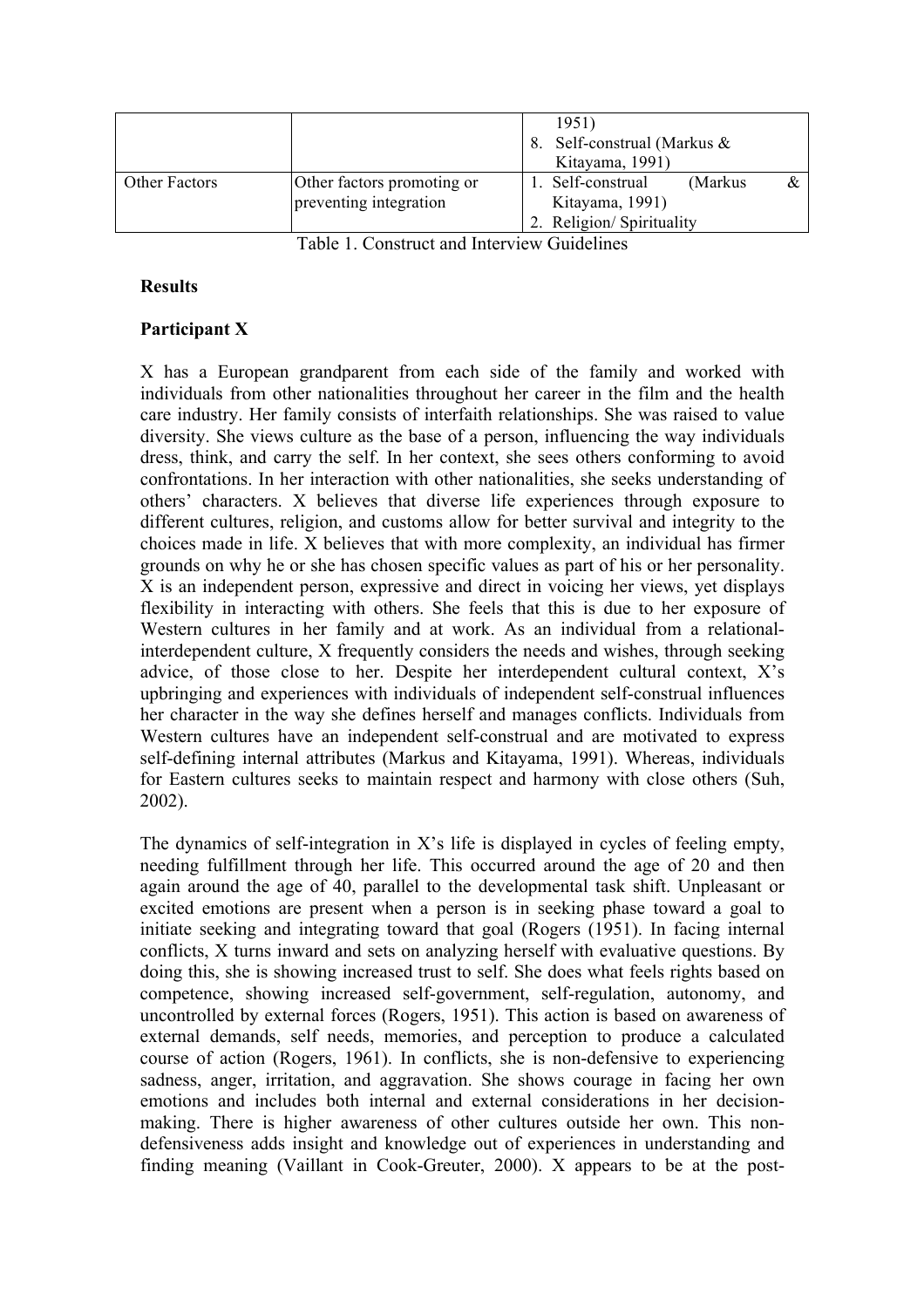conventional level of self-integration where there is increased integration between the self and others. An example of this is when she shows flexibility to changing situations. X understands that there are multiple factors which influences a situation when working with others at work. She plans, attempts to reach the goal, yet when the plan does not work, she does not force others. She accepted change and attempted to find other solutions. This is an example of her interacting and relating within the process, adapting to different situations.

In the construct-aware stage of the post-conventional level, an individual understands that meaning is gained from experiences in life instead of being an inherent matter. There is a distinguished increased awareness in the process of meaning making. This process affects the personal, rational, and symbolic awareness within the individual. In the ego-aware stage, the individual shows understanding of human nature and complexities in human interaction. The understanding is indicated in awareness of their own emotional, rational processing patterns, and how their own processes affect their relationship with others (Cook-Greuter, 2013). Despite being in the process level, in situations where she wishes to sustain her core values, X can also consciously choose to maintain her values instead of assimilating new values. Occasionally, X retains her own values against what is considered irrational.

X shows intrinsically motivated action in her behavior. X displays openness to experiences and takes risks to seek growth and knowledge in facing conflicts. A selfdetermined and a self-integrated person is driven by motivation to actively take action, seeking optimal challenges which promote growth. Integration happens at two different levels: internally within the self and externally with others (Deci & Ryan, 1990). Integration with others is observable in adaptive flexibility. When a goal is unattainable, she seeks to understand other's challenges and tries to communicate for solution. This indicates awareness of multiple factors influencing a situation. In not forcing others and attempting to find mutual solution, she displays a process of interacting and relating in adaptation to different situation. In line with literature, the shift to the post-conventional level of self-integration involves a shift from a local to a more global perspective, which includes integrating external aspects into the processes of the self.

#### **Participant Y**

Y has a European grandmother, European husband, North American step grandfather, and has lived in a Western country for some part of her adolescent and adult years. She comes from a family of doctors and was exposed to multiple languages since early on. Her family consists of interfaith relationships. She sees her cultural context as conservative, which she thought may be due to fear of the unknown of getting out of what is familiar. Living with others from different cultures influences her to adopt differing values from the Indonesian culture, such as being more liberal, relying on personal principles and scientific knowledge, believing in freedom of expression, stressing importance of personal consent, and appreciating differences. Individuals of Western cultures have an independent self-construal which cause them to value being distinctly different from others, reference their own internal thoughts and feelings in determining their actions (Markus and Kitayama, 1991). Y displays congruence in her real self, ideal self, emotions, and actions consistently throughout most of the interview process. Due to her exposure to Western values from her upbringing and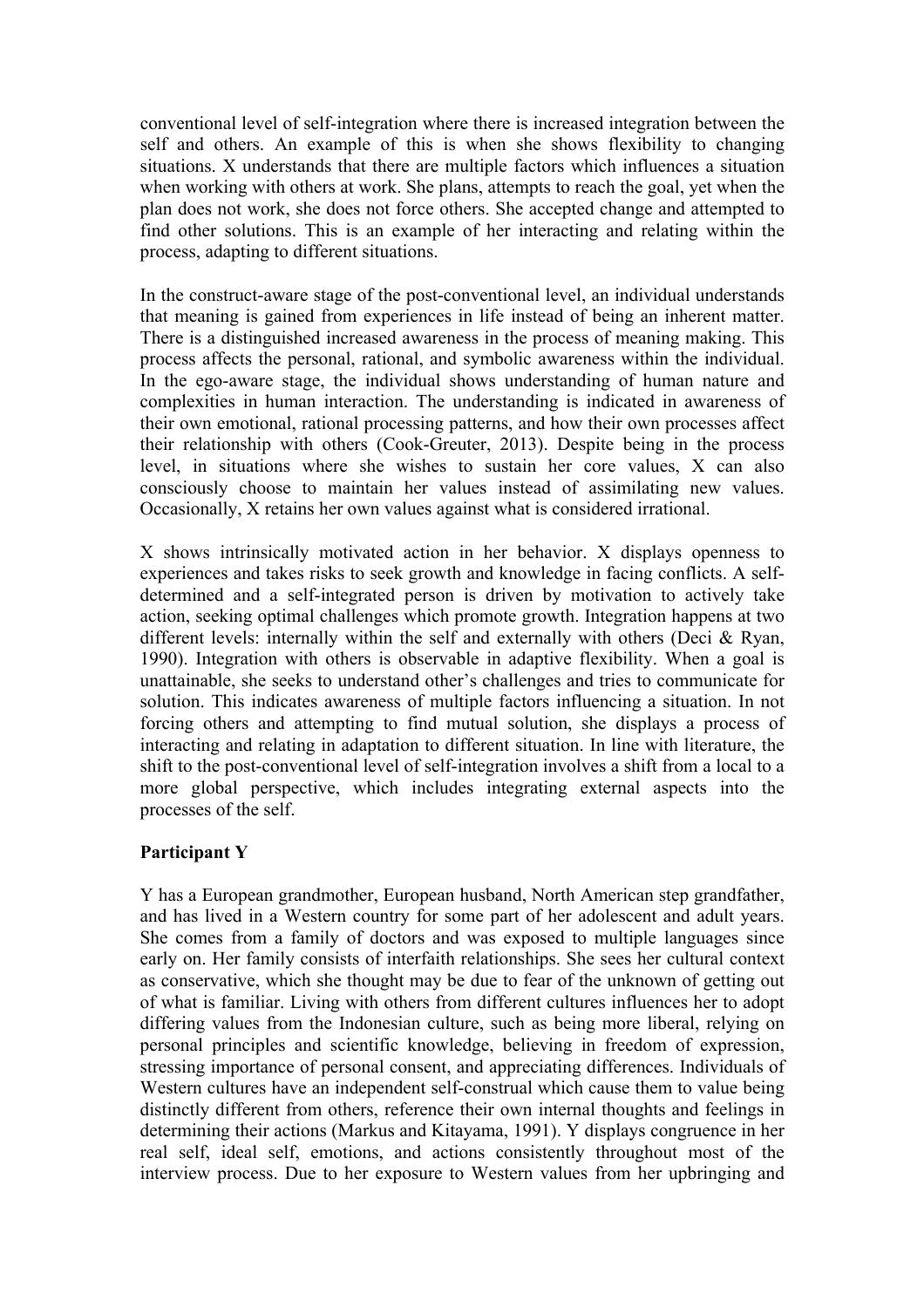family members, some discrepancy is present as she struggles to communicate her values to others in the interdependent Asian culture. Close others influence the decisions she makes in life. Through exposure to Western cultures and the independent self-construal Y becomes outspoken in sharing knowledge with others, albeit she wishes harmony with others. Y dislikes arguments and tends to avoid conflict. Her desires that contradict her intention to seek harmony poses challenge in successfully integrating differing values to function within her contextual environment.

Y displays signs of possible depression throughout her life in her frequent depressed mood, insomnia, perceived negative others and self-attributes, withdrawal, lacking ability to finish projects, and thoughts of death. This is outside the context of this study. However, it is worth noting that the rumination may interfere with her reaching clarity. Self-concept clarity correlates negatively with neuroticism. Individuals with disorganized self-concept tend to have chronic self-analysis (Campbell et al., 1996). This may affect her process toward integrating her complexity and having selfconcept clarity.

The dynamics of self-integration in Y is displayed in experiences of unpleasant feelings such as anger, guilt, upset, and confusion as precursor of seeking, integrating, and concentrating behavior toward goals during conflicts (Rogers, 1951). These unpleasant feelings promote reevaluation of goals and lead her to select the behavior which sustains her current self with her values. Thus, self-congruence is maintained. Her avoidance to arguments may be an effective way of maintaining self-consistency. When an ideal is reached or sustained, the resulting calm or satisfied emotions are indicators of the consummatory state of fulfilled needs in aligning the real self with the ideal self (Rogers, 1951). Y appears to be at the conventional level of selfintegration where the self transitions to a conscious, separate, individual. Individuals at the conventional level are rational with tendencies to retain values against what is considered irrational (Loevinger & Cook-Greuter in Cook-Greuter, 2000).

Y shows internalized extrinsic motivation which indicates some degree of selfdetermination toward a set goal. This is evident in her pushing herself into making a decision, in needing spontaneity, having others' involvement, and relying on gut feeling in her decision-making. Y shows movement toward adaptive flexibility. Although she prefers sustaining her values, as she became a mother, she further considers external values and assimilate what she considers good. Changes in the responses to experiences and in meaning making indicate her adaptive flexibility. Y displays more internal integration in comparison to external integration with others.

## **Participant Z**

Z is a woman with intertribal and interfaith relationships in her family. She was an only child raised by a single mother who lived with European families throughout most of her childhood. She views the Indonesian culture as diverse; consisting of many tribes with set traditions for people to work together interdependently. This diversity allows her to be more attentive to others with different beliefs. Being considerate in attentiveness is a form of maintaining social harmony and connectedness (Markus & Kitayama, 1991). Z considers her cultural context as demanding adherence to traditions. Z has her own rules and dislikes being ruled by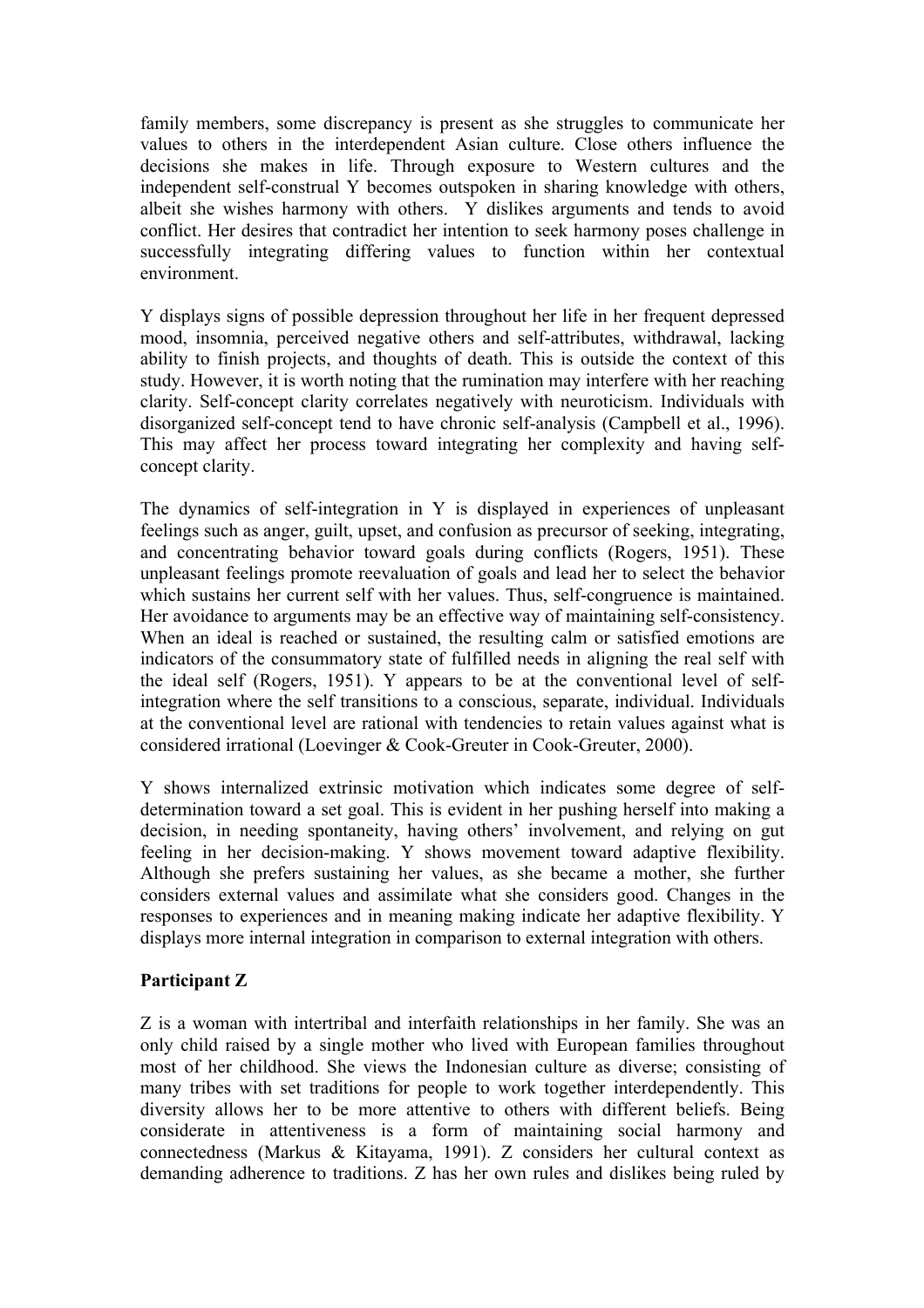traditions. In this she displays characteristics of an independent, autonomous, and egocentric individuals (Markus & Kitayama, 1991), which may originate from her upbringing.

Z's upbringing was marked with adverse experiences. She did not know her father, was considered an illegitimate child, and ostracized. Due to living with European families, her first language was not Indonesian. She only had a few close others whom she considers in decision-making and was bullied throughout childhood. As an adult, Z went through difficult marriage which end at divorce. Z continues to have intertribal and interfaith relationships through her daughters' marriage. Adverse childhood and adulthood experiences cause Z to become an independent, private, selfsufficient, determined, and persevering individual. Despite markedly determined with her own values, Z shows interdependent characteristics in avoidance and withdrawal as a peace measure.

The dynamics of self-integration in Z is seen in her state of self-awareness and efforts to manage internal as well as external conflicts. Z displays awareness of her complex background which results in her current values and determination. In facing conflicts, Z goes through an evaluative process, referring to her own values. Z is determined to reach her ideals of autonomy and competence while attempting to dismiss negative emotions gained from her adverse past experiences. Her upbringing stresses importance of having harmony and suppressing her individuality for the sake of harmony. Z displays intrinsic motivation and intention in focusing on problemsolving towards her ideals. However, withdrawal from conflicts may indicate internal and external conflict avoidance, masking them as peacekeeping attempt, exacerbated by painful past experiences of rejection. Withdrawal is done through occupying her mind with distracting activities from experiencing negative emotions, such as reading, smoking, and gaming. Negative emotions such as sadness, disappointment, anger, and confusion are present in goal-seeking efforts (Rogers, 1951). With further acceptance of negative emotions Z can become more integrated in her attempts to reach her ideals.

The need for relatedness, autonomy, and competence motivates human behavior (Deci and Ryan, 1990). Z displays clear needs for autonomy and competence, with less prominent needs of relatedness. Though firmly showing that she cares less of other's opinion and is used to being on her own, Z wants others' acceptance. Z appears to be at the conventional level of integration. She is aware of being a separate individual and tends to retain values against irrational perspectives in the personal realm. When she reaches out to the transpersonal realm, it is done in ideology, not in spirit yet. Z's avoidance of facing her negative emotions may hinder movement towards higher level of integration.

## **Discussion**

Life and work experiences shape character and personality (Roberts, Wood, & Caspi in Roberts & Mroczek, 2008). Each of the participants in this study were raised in different contextual settings in the Indonesian culture. Different life experiences allow for different ways in reaching self-integration. This study confirms the participant's relational-interdependent self-construal (Takwin, 2014) in spite of multicultural influence and age as a predictor to both levels of self-integration (Akrivou, 2008).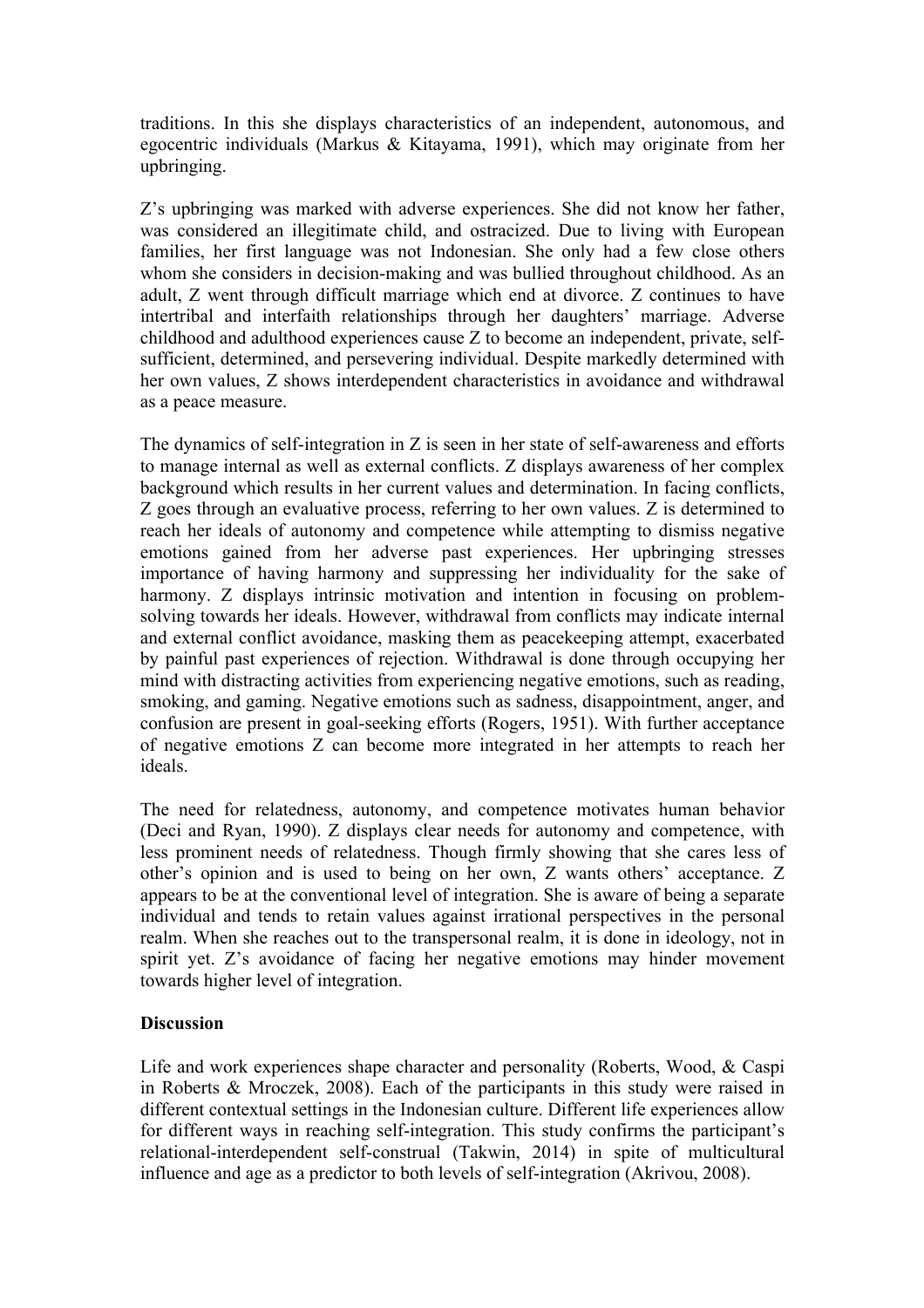## **Self-Complexity**

Cultural context, which includes family, significant others, and the individuals' living environment, add situational variability as each represents certain self-construal. In the progression of self-integration, individuals behave accordingly to their preferred self-construal as they synthesize contextual experiences with internal values to function within the society. For the research participants with relationalinterdependent self-construal, they consider their own ideals, needs, along with their close others' values and desires as they face challenges in integration. Close others who originate from other cultures adds self-complexity which needs to be integrated. In a previous study, self-complexity promotes the congruence level of integration in females. Whereas in males, it promotes the process level of integration (Akrivou, 2008).

Complexity through more dynamic experiences, including exposure to multiple cultures in life, do not ensure higher level of self-integration. Older age does not ensure higher level of self-integration, unless the individual remains open and flexible to experience. Higher self-complexity allows higher level synthesis in recreating meaning through increase of self-awareness. It promotes integration of affect, intuition, and rational thought in the adult development process (Akrivou, 2008). There are other important variables needed for achieving self-integration outside of self-complexity (Kegan & Loevinger in Akrivou, 2008).

### **Adaptive flexibility**

Higher level of self-integration requires people to have true adaptive flexibility to deal with the complexity. Adaptive flexibility or integrative learning has positive correlation with self-integration at the postconventional level (Akrivou, 2008), indicated with a focus on process as well as an increased awareness of reality and ways of making meaning (Cook-Greuter, 2000). Openness in fully experiencing the reality of person-environment is an indicator of adaptive flexibility. This study found openness to experience as notable characteristics for successful integration and further growth. Openness allows courageous exploration in the process of re-committing to self in adaptation to different situations. It involves active choice through assimilation or accommodation to adapt to specific situations.

## **Wisdom**

Dynamic, adverse, distress-causing experiences is a natural part of life. Yet, subjective evaluation of each individual's perception, meaning-making systems, interpretation, and level of wisdom influence individual responses. Active coping is essential to achieve wisdom after adversity (Spano, 2015). As a cognitive experience, wisdom is present within the moral decision-making process and accessed through deep introspection for deeper and more meaningful experiences of life and relationship with others. It occurs at the conventional and post-conventional level of development. With wisdom, there is integration of the cognitive, reflective, and affective aspects of personality which is influenced by the individual's spiritual, emotional, and psychosocial development. Wisdom is a positive real-life process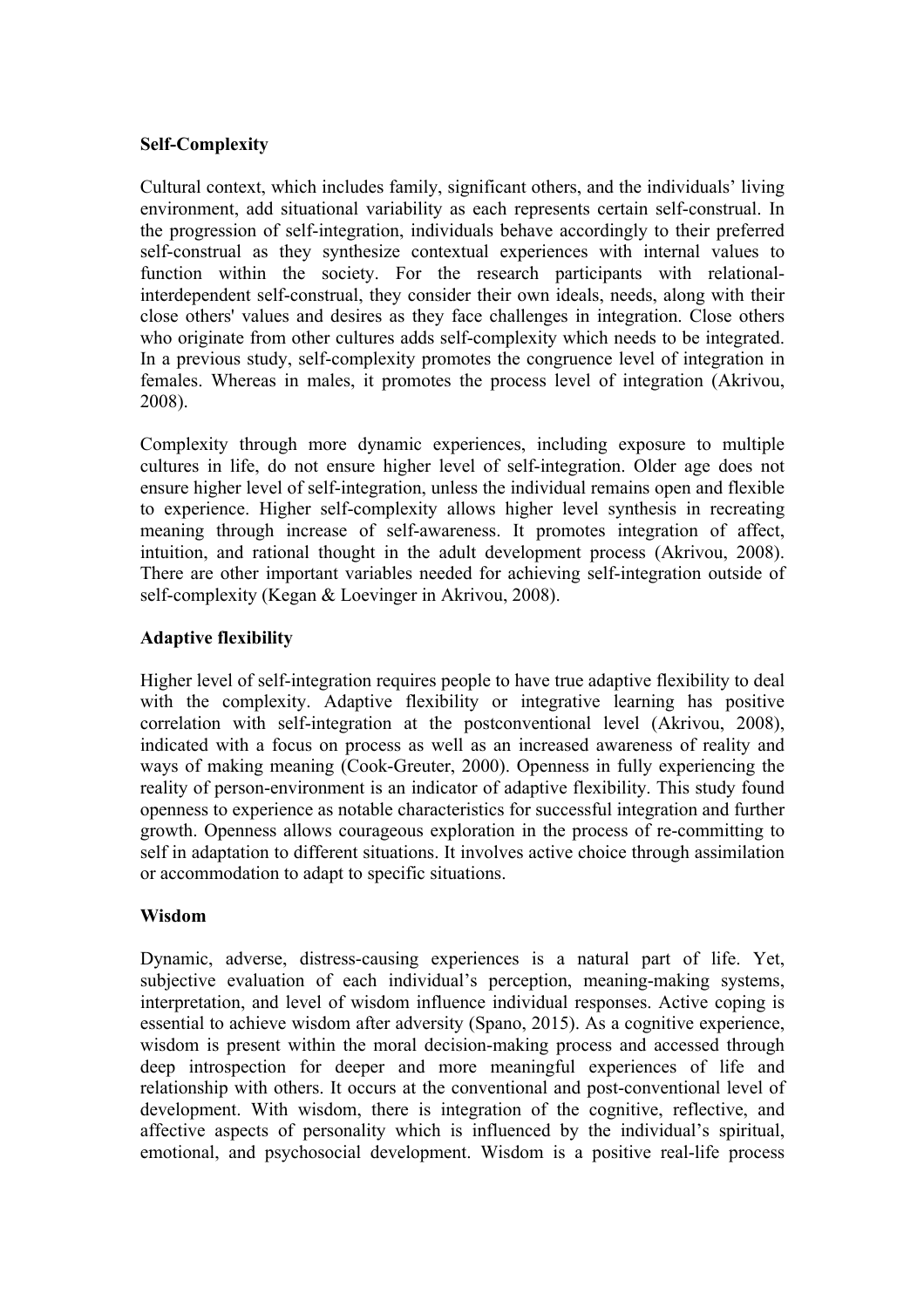consisting of cognitive integration, vision for good life, and putting into practice the integrated thought and positive effects for the self and others (Yang, 2011).

## **Personality**

The study of human personality is a broad area which includes considerations of traits, predisposition, genetics, environmental influence, motivation, drives, and how individuals synthesize these in behavioral, affective, and cognitive outputs. Individuals with psychological disorders may face challenge in integrating their complex aspects of self. Self-concept clarity is associated with lower neuroticism, lower chronic self-analysis, and rumination (Campbell et al., 1996). The absence of self-concept clarity absence may delay integration. Furthermore, maladjustments occur when optimum adaptation does not occur (McCrae and Costa, 2003). Further research in how personality and psychopathology affect self-integration is needed.

Adaptive responses evolve throughout time based on learning in response to age, environmental changes, and interventions. Personality, through characteristic adaptations to culture, create variations in different individuals' responses to environmentally prescribed values (McCrae and Costa, 2003). Within Indonesia's interdependent culture, participants show individual values in characteristic to the culture. In a relational-interdependent self-construal, close others are honored over the values of the greater society consisting of individuals from different cultures. These differences can include language, religion, personal space, relationship patterns, time orientation, food preferences, and taboos which influence characteristic adaptations (McCrae and Costa, 2003). In the process of self-integration, self-complexity comes from the dynamics of personality and exposure to different values through life experiences. In the end, the individual must consider all these aspects and show internal as well as external integration for optimum adaptation.

Lastly, as self-integration is correlated with age, it is a part of natural progression in adult development. Unless severe dysfunction of personality is present, individuals should be reaching self-integration at the conventional level. Ninety percent of the general adult population is within the preconventional (10%) and conventional level (80%). Only nine percent reaches the postconventional level and even rarer –less than one percent in the postpostconventional level (Miller and Cook-Greuter in Cook-Greuter, 2000).

## **Conclusions**

From these 3 multicultural individuals, we learn that self-integration is not a stagnant, rigid progression in development. Successful achievement of multicultural integration as a goal and progressing into the process level, does not indicate an individual who will not sustain values. Core values are sustained in some situations. Thus, the level of self-integration can be observed through the regularity of self-integration indicators displayed. Individuals in different levels of self-integration differ in the regularity of sustaining values as a goal versus as process through display of openness to experience in adaptive flexibility.

Self-integration is a product of internal process within the individual, even in multicultural life. It occurs when an individual reaches security and understanding of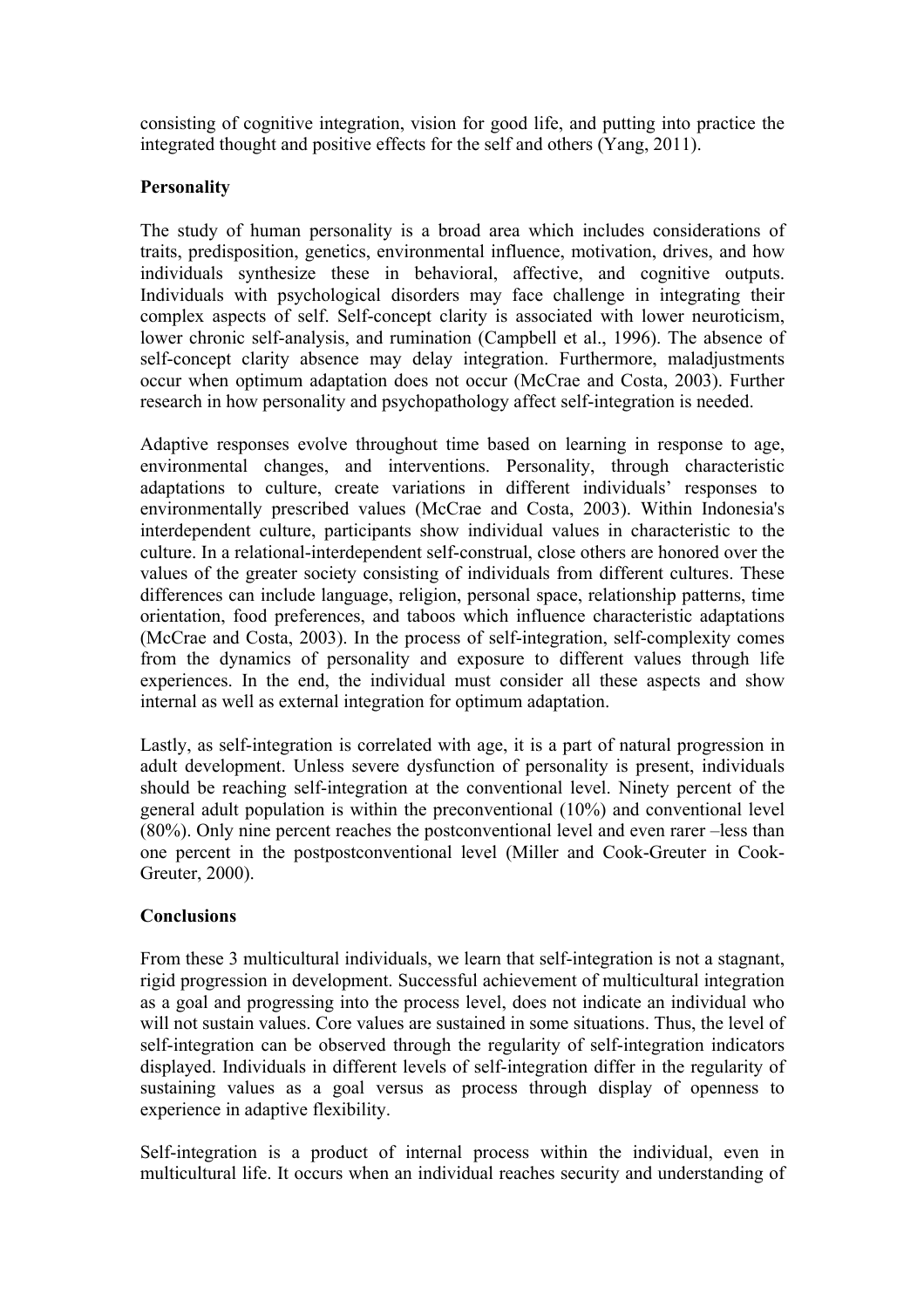his or her own self, fully functions in awareness and accepts of the personenvironment field. As a goal, it necessitates having clarity in the organization of the self-concept in a contextual cultural existence. As a process it necessitates active and continuous reorganization of self-complexity toward a working, functional self in society. The individual dynamics in reaching self-integration differs because each person has different ages, unique life, and work experiences shaping individual characteristics and personality. Some individuals may show delayed progression towards self-integration, in its achievement as a goal and in progression to a higher process level.

Successful multicultural integration occurs with balance and congruence in integrating the internal self and external others. In the higher level of self-integration, true adaptive flexibility indicates advanced ways of finding greater meaning in life. Individuals who display self-integration show internal motivation, indicating selfdetermined, motivated actions, and flexibility in adaptation. In contrast, nonintegrated individuals are externally motivated, showing controlled, or amotivated actions. Hence, the varying degrees of self-determination display different levels of integration and predict possibility for future progression in development.

### **Limitations**

This study was conducted on three different Indonesian female participants, aged 34, 51, and 57 years old. The small number of participants, gender limitation, and the developmental age category poses challenge to apply findings to other gender and developmental ages. Further research on younger and older age groups, on larger and more heterogeneous populations, on specific ethnic tribes, or comparison studies of urban vs. rural individuals can add to the generality for this study. More studies in Eastern culture can add literature on Asian models of personality. As a cross-sectional study, limited interaction time poses challenge. Longitudinal studies can better capture the dynamics of self-integration through better measure of the development and frequency measure of integrated responses throughout the course of life. Furthermore, due to the qualitative nature of this study, the data obtained is descriptive in nature. Not much is known of the psychometric factors of selfintegration. Therefore, development of psychometric measures is urgently needed for further confirmation.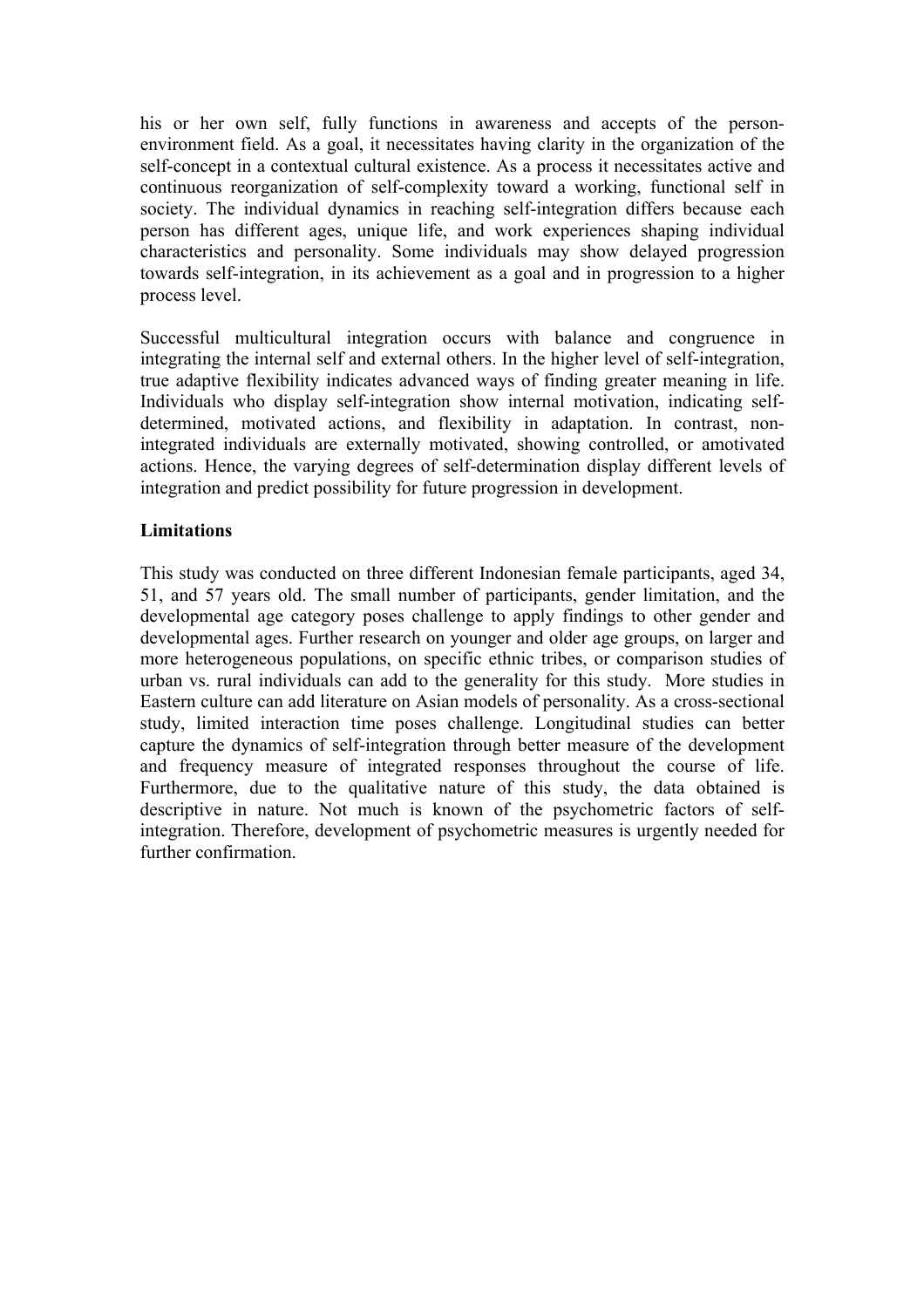#### **References**

Akrivou, K. (2008). *Differentiation and integration in adult development: The influence of self complexity and integrative learning on self integration (Doctoral* dissertation, Case Western Reserve University) [Abstract]. Retrieved October 18, 2016, from ProQuest. (UMI No. 3313084)

Campbell, J., Trapnell, P., Heine, S., Katz, I., Lavallee, L., and Lehman, D. (1996). Self-concept clarity: measurement, personality correlates, and cultural boundaries. *Journal of Personality and Social Psychology, 70*(1), 141-156. http://dx.doi.org/10.1037/0022-3514.70.1.141

Cook-Greuter, S. R. (2000). Mature ego development: a gateway to ego transcendence?. *Journal of Adult Development, 7*(4), 227-240. http://dx.doi.org/10.1023/A:1009511411421

Cook-Greuter, S. R. (2013). *Nine Levels of Increasing Embrace in Ego Development: A Full-Spectrum Theory of Vertical Growth and Meaning Making.* Wayland, MA: Susanne R. Cook-Greuter.

Deci, E., & Ryan, R. (1990). A motivational approach to self: integration in personality. *Nebraska Symposium on Motivation.* Retrieved on October 26, 2016 from https://www.researchgate.net/publication/21026291 A Motivational Approach to Self Integration in Personality

Fauzia, M. (2018, November 5). *Pertumbuhan ekonomi negara berkembang lebih cepat dibanding negara maju di 2020.* Retrieved January 30, 2019, from https://ekonomi.kompas.com/read/2018/11/05/213000226/pertumbuhan-ekonominegara-berkembang-lebih-cepat-dibanding-negara-maju-di

Giguère, B., Lalonde, R., & Lou, E. (2010). Living at the crossroads of cultural worlds: the experience of normative conflicts by second generation immigrant youth. *Social and Personality Psychology Compass, 4*(1), 14-29. https://doi.org/10.1111/j.1751-9004.2009.00228.x

Hakim, R. N. (2018, April 27). *Menaker anggap jumlah tenaga kerja asing di Indonesia batas normal.* Retrieved January 30, 2019, from https://nasional.kompas.com/read/2018/04/27/09571221/menaker-anggap-jumlahtenaga-kerja-asing-di-indonesia-dalam-batas-normal

Heine, S. J. (2016). *Cultural Psychology* (3<sup>rd</sup> Edition). New York, NY: W. W. Norton & Company, Inc.

Ma-Kellams, C. & Blascovich, J. (2012). Enjoying life in the face of death: East-West differences in responses to mortality salience. *Journal of Personality and Social Psychology, 10* (5), 773-786. http://dx.doi.org/10.1037/a0029366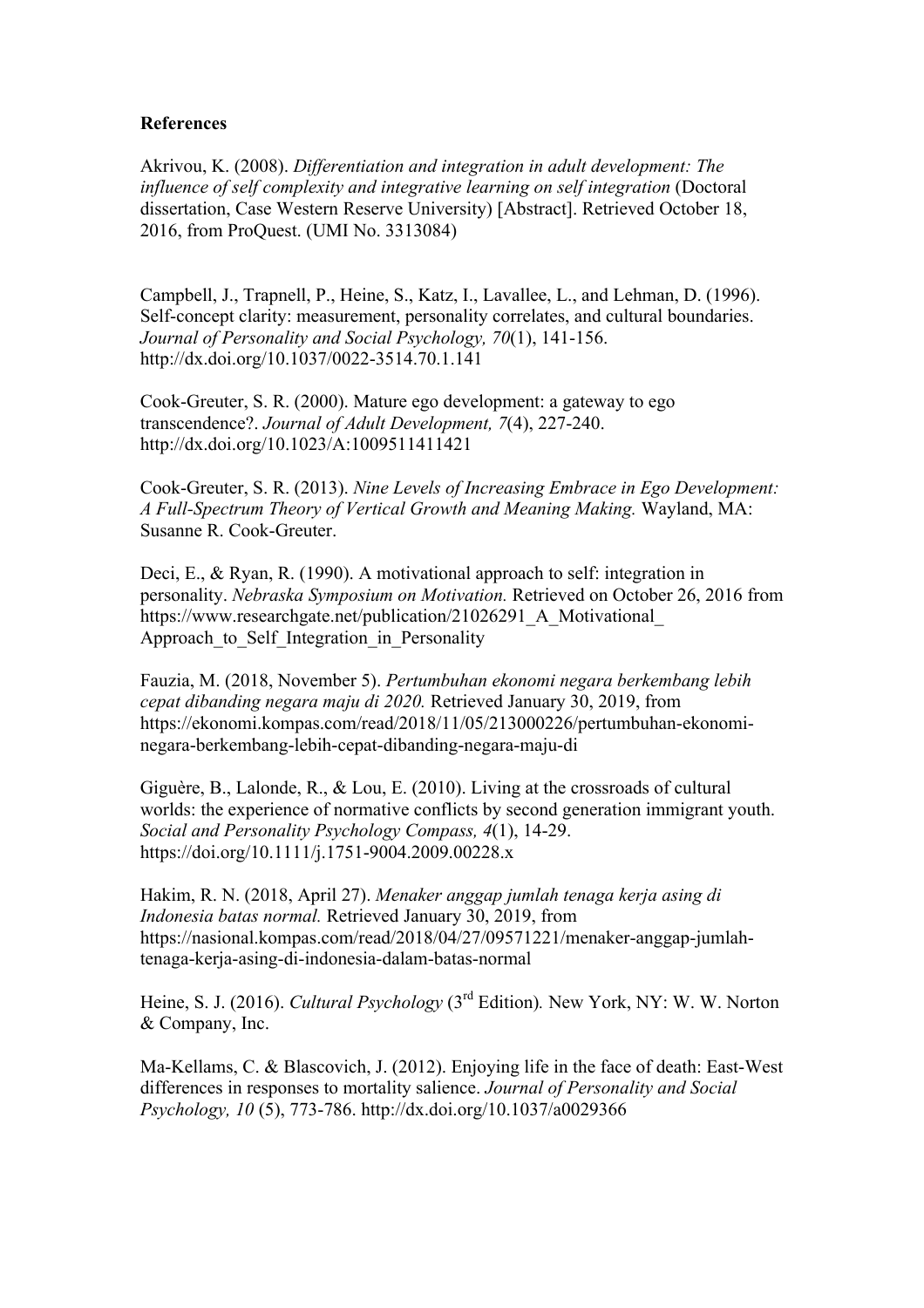Markus, H. R., & Kitayama, S. (1991). Culture and the self: Implications for cognition, emotion, and motivation. *Psychological Review, 98*(2), 224-253. http://dx.doi.org/10.1037/0033-295X.98.2.224

McRae, R. R., & Costa, P. T. (2003). *Personality in adulthood: A five-factor theory perspective* (2nd ed.). New York: Guilford Press. http://dx.doi.org/10.4324/9780203428412

Myers, D. (2008). *Social psychology*. New York, New York: McGraw-Hill

Oishi, S., Diener, E., Scollon, C.N., & Biswas-Diener, R. (2004). Cross-situational consistency of affective experiences across culture. *Journal of Personality and Social Psychology, 86*(3), 460-472. http://dx.doi.org/10.1037/0022-3514.86.3.460

Papalia, D., Olds, S., & Feldman, R. (2009). *Human Development* (Eleventh ed.). New York, New York: McGraw-Hill.

Papalia, D. E. & Martorell, G. (2014). *Experience Human Development* (pp. 29-31)*.*  New York, NY: McGraw-Hill Education.

Putra, D. (2018, May 31). *Perlindungan dan kepastian hukum bagi anak hasil perkawinan campur.* Retrieved January 30, 2019, from https://jakarta.kemenkumham.go.id/berita-kanwil-terkini-2/3669-perlindungan-dankepastian-hukum-bagi-anak-hasil-perkawinan-campur

Roberts, B. W., & Mroczek, D. (2008). Personality trait change in adulthood. *Current Directions in Psychological Science, 17,* 31-35. https://doi.org/10.1111/j.1467- 8721.2008.00543.x

Rogers, C. R. (1951). *Client-centered therapy* (pp. 483-524)*.* Cambridge, MA: The Riverside Press.

Rogers, C. R. (1961). *On becoming a person* (pp. 187-196). Boston, Massachusetts: Houghton Mifflin Company

Suh, E. (2002). Culture, identity consistency, and subjective well-being. *Journal of Personality and Social Psychology, 84*(6), 1378-1391. http://dx.doi.org/10.1037/0022-3514.83.6.1378

Spano, S. L. (2015). Constructive-developmental theory and the integrated domains of wisdom: are post-conventional leaders really wiser? *Integral Review, 11*(2), 36-74.

Takwin, B. (2014). Memahami pemaknaan diri dan integritas diri orang Indonesia. In Supratiknya, A., Faturochman, & Panggabean, H. (Eds.), *Integritas, Keberbedaan & Kesejahteraan Psikologis* (p. 16). Himpunan Psikologi Indonesia. Retrieved October 18, 2016, from https://www.academia.edu/9845474/Memahami\_Pemaknaan\_Diri\_da n\_Integritas\_Diri\_Orang\_Indonesia